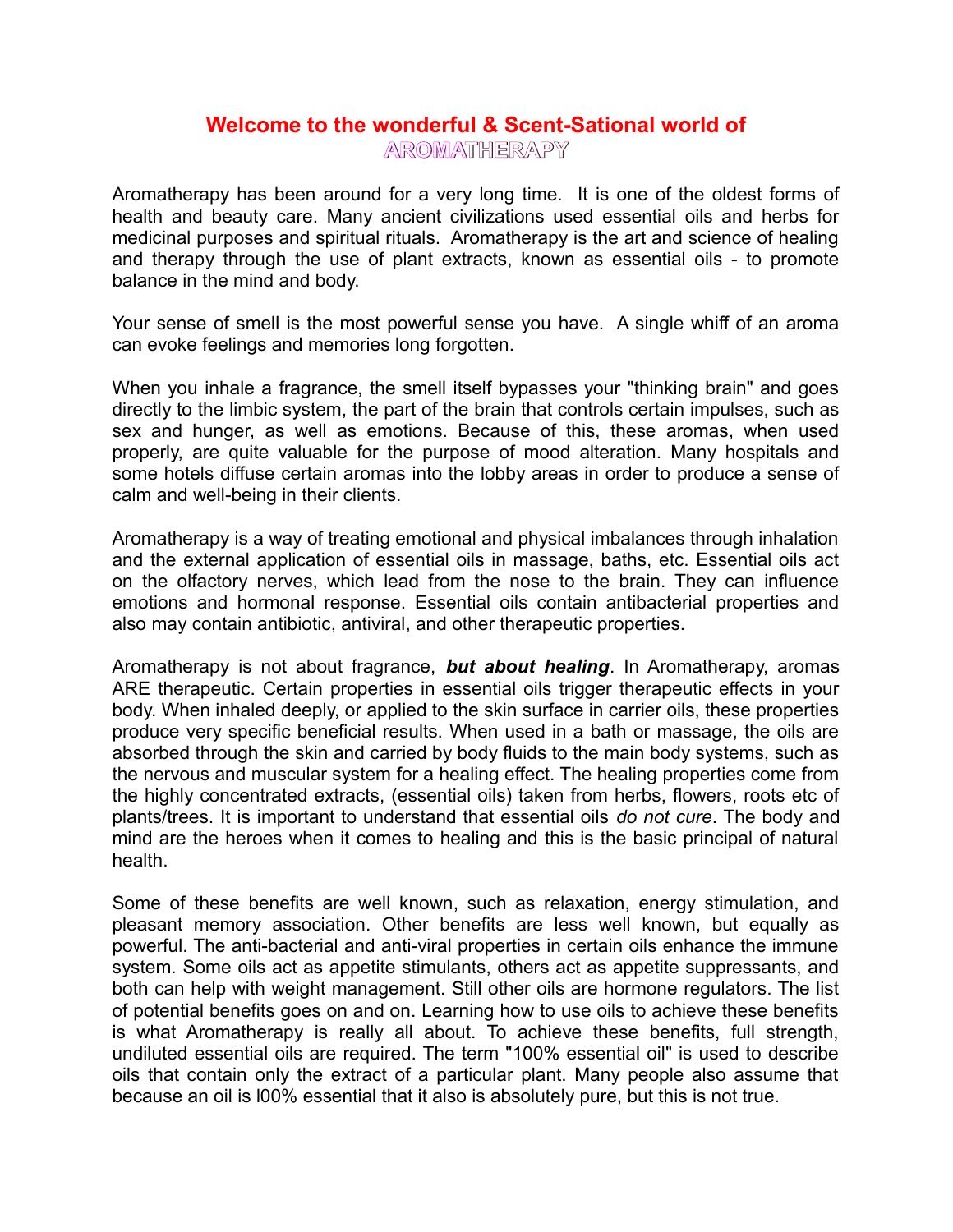Common oils that are easy to extract consequently cost less then the more precious oils. The best quality oils will always be priced according to the value and rarity of the particular oil, and will never be priced based on bottle size.

### *Your sense of smell is the most powerful sense you have.*

#### **Humans have made use of aromatic extracts of plants for thousands of years Aromatherapy can be both - pleasurable and beneficial.**

### **ESSENTIAL OILS**

Essential Oils are the highly concentrated extracts from plants, herbs, and flowers. They are used singularly or in combination to bring about restorative and curative processes in the mind and body, offering a gentle alternative to medicinal drugs.

They are 75-100 times more potent than dried herbs and should be used with care. They are also sensitive to sunlight and should be stored in dark bottles & in a cool area. Use essential oils on the skin, in the bath, in a humidifier, on a light bulb, in potpourri, or in your hair. Some people are sensitive to certain oils and can have allergic reactions. We cannot be responsible for individual body chemistry.

Essential oils are natures unique gift to us. They are protective, calming, uplifting, energizing etc. They are the life force of the plant. They are derived from shrubs, flowers, trees, roots, seed etc. These essential oils or aromatic oils defends plants from insects, environmental conditions & disease. They are extracted through various methos such as, Hydro-Distillation, Steam Distillation, CO2 Extraction, Expression (Cold pressed) , Solvent extraction., Absolutes & concrete methods, Enflurage etc

## **BENEFITS OF AROMATHERAPY**

Aromatherapy - The Scent-Sational Art of Healing

Essential oils are natures unique gift to us. They are protective, calming, uplifting, energizing etc. They are the life force of the plant. They are derived from shrubs, flowers, trees, roots, seed etc. These essential oils or aromatic oils defends plants from insects, environmental conditions & disease.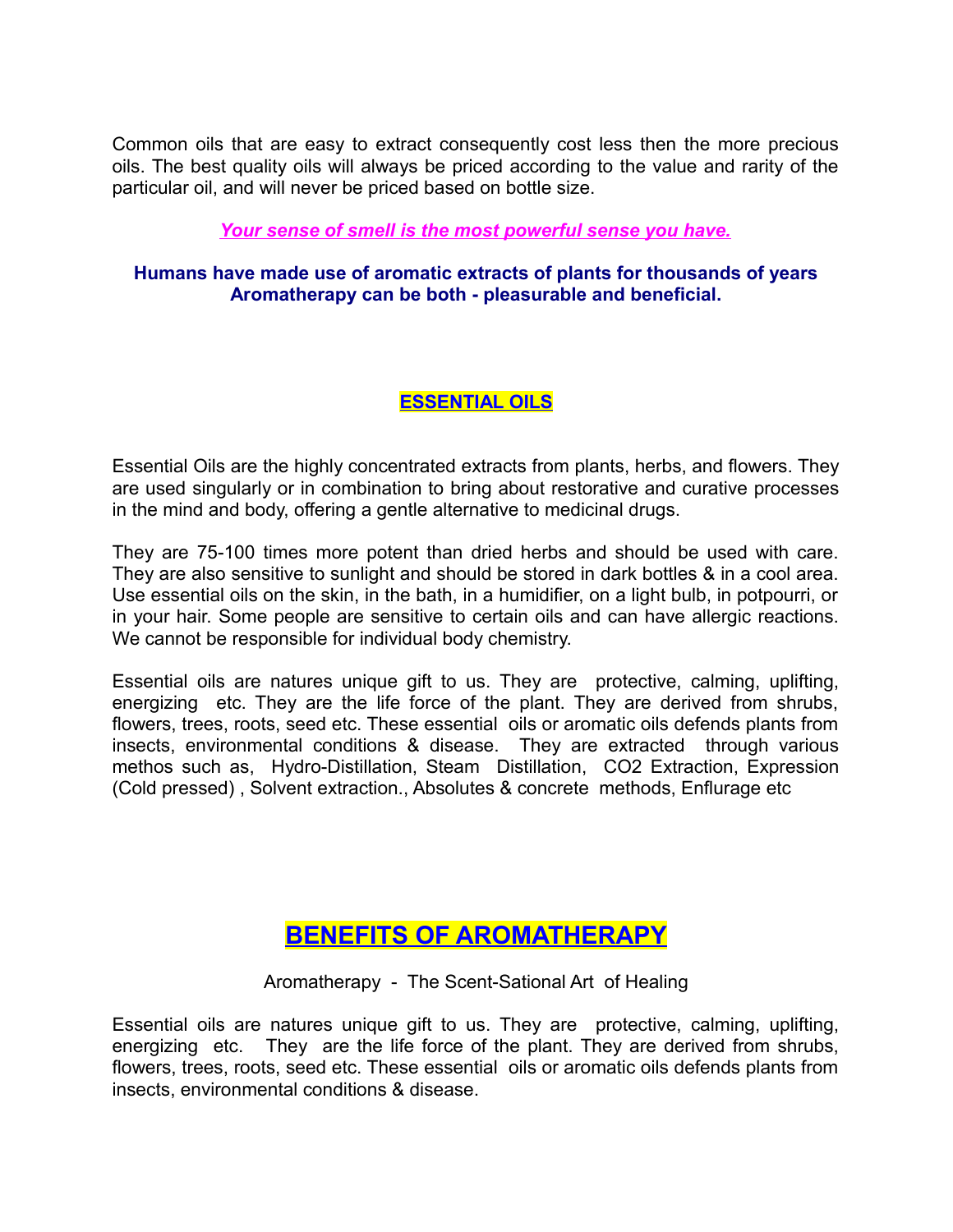The aromatic oils or essential oils work on the whole body to restore the mental & physical balance. AROMATHERAPY is believed to work in two ways

- Directly by smell (smell is picked up by the sensory cells in the nose which are closely linked to the mood centers in the brain.
- By Oils, being absorbed into the skin in minute quantities. Each essential oil has its unique scent & properties. Many compliment each other – and hence, are made or created as ESSENTIAL OIL BLENDS!

For emotional health, essential oils can be diffused into the air or can be worn as a fragrance. They can be applied to the pulse points, so the scent surrounds & comforts throughout the day.

Aromatherapy is useful in balancing psychological conditions such as depression, anxiety & mental fatigue as well as contributing to general moods enhancement & stress reduction.

For women's disorders, aromatherapy can be used in forms of douches, sitz baths & for external applications for conditions such as PMS, menstrual cramps, menopause, vaginal infection, pregnancy etc.

As preventive medicine, aromatherapy is unsurpassed. Essential Oils dispersed into the atmosphere from diffuser can kill harmful bacteria & micro-organisms before they invade our body, guarding against infections.

It aids in elimination of toxic wastes through its action on the lymphatic system, circulation, liver & kidneys. Aromatherapy increases circulation & oxygenation in the skin, making it ideal beauty therapy. Essential oils, rejuvenates the skin & slows the aging process.

Try our exquisite blends of natural essential oils to enhance your mood, atmosphere, concentration & your – Overall Lifestyle.

## **SAFETY with Essential oils**

- It is not a substitute for proper medical treatment, nor is the information given on this booklet a substitute for advise from a qualified medical practitioner.
- Pure essential oils are highly concentrated and there may be as many different chemicals constituents in a single oil. These compounds are absorbed into the body through the skin, nasal membranes and lungs and you should be aware of the potential effects of these natural organic compounds.
- If experience sensitivity or an allergic reaction to a particular oil, stop using it immediately.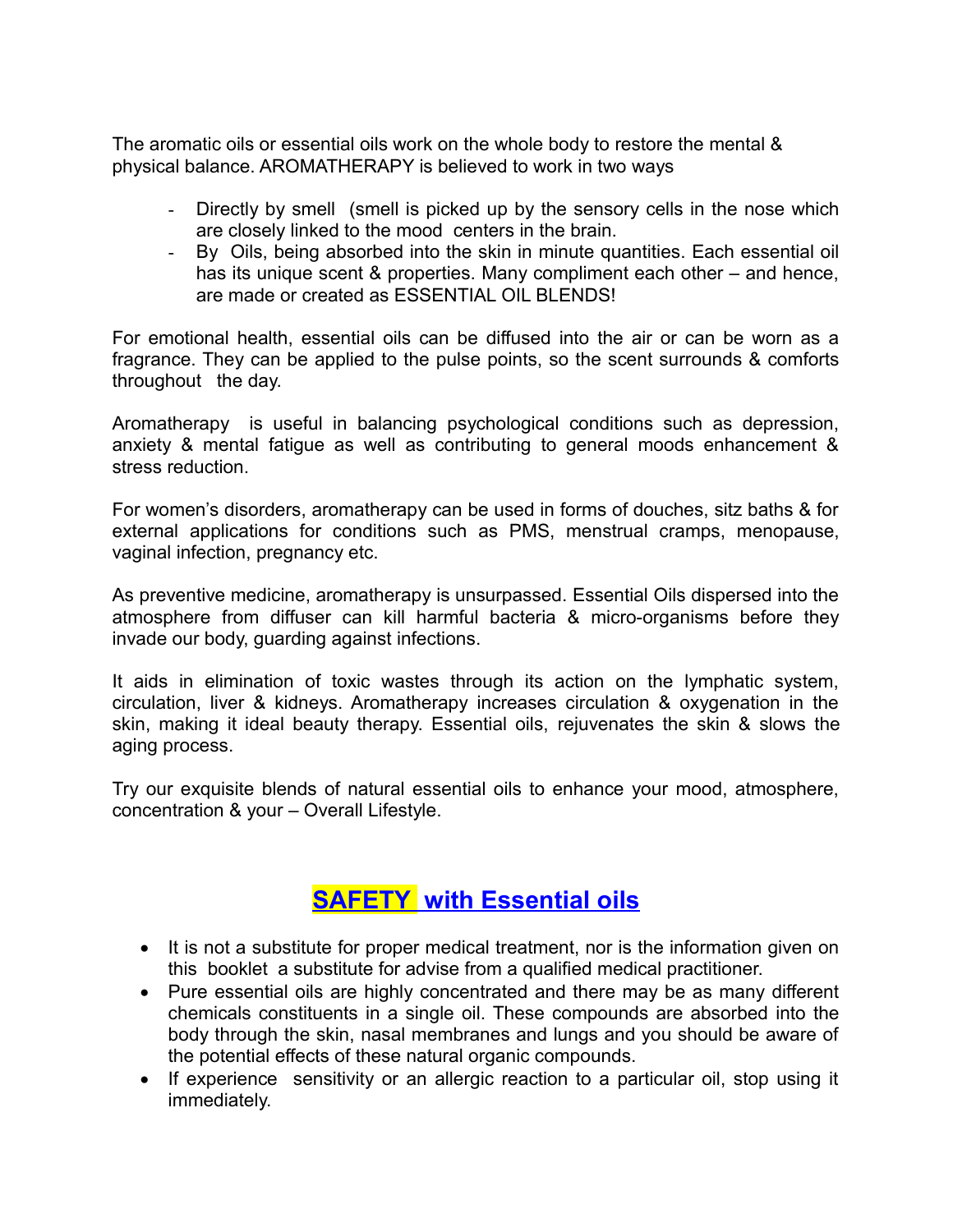- Never use neat (undiluted) essential oils directly on the skin. To make up massage oil, follow the instructions
- Never take oil internally. Keep essential oils away from the eyes. In case of accidental contact with the eyes, wash with plenty of water and seek medical advise.
- Keep essential oils out of children's reach. Essential oils should not be given to babies & small children.
- Children, pregnant women and those with sensitivity and allergies : **do not** use essential oils without first consulting your doctor.
- Oils are flammable. Keep away from sparks, flames, light etc.
- Oils will damage latex condoms.
- Never use Eucalyptus or Peppermint oil while taking homeopathic medicines
- Caution: If you have epilepsy, high blood pressure, deep vein thronbosis, & varicose veins.
- AVOID (if you have)
	- $\circ$  If taking asprin, heparin or warfarin Bay Oil
	- o If taking paracetamol fennel oil
	- o High Blood Pressure Rosemary & thyme oil
	-
	- o Fever lavendin & lavender oil
	- o Liver problems, The Stephen Bennel & rosemary oil
	-
	- o Epilepsy  **Rosemary, Lavendin, Lavender, Fennel**
	- o Allergies **-** Almond oil & wheatgerm oil
	-
	- o Photo-Toxic oils Angelica, grapefruit, bergamot, lamon, lime, tagetes & ylang-ylang oil.
	-
	- o Pregnancy Cajeput, cinnamon, celery, chamomile, fennel, jasmine, juniper berry, tagetes oil

# **Properties most Essential Oils have in common**

- Anti-bacterial, anti-microbic, anti-virus ( best known is tea tree)
- Detoxify gets rid of poisons from our blood stream. Urine is usually yellow, as it gets darker it is a sign of toxins being discarded.
- Oxygenate as oxygen is added it has the effect of pumping up the tissues.
- Temporarily helps rid tissues of excess fluid.
- Easily absorbed by the skin because they are lipo solvents they dissolve in fats. They dissolve in the fatty part of the skin to quickly penetrate different layers before entering the bloodstream (Sebaceous glands produce Seba which blends with the oil and makes for easy absorption)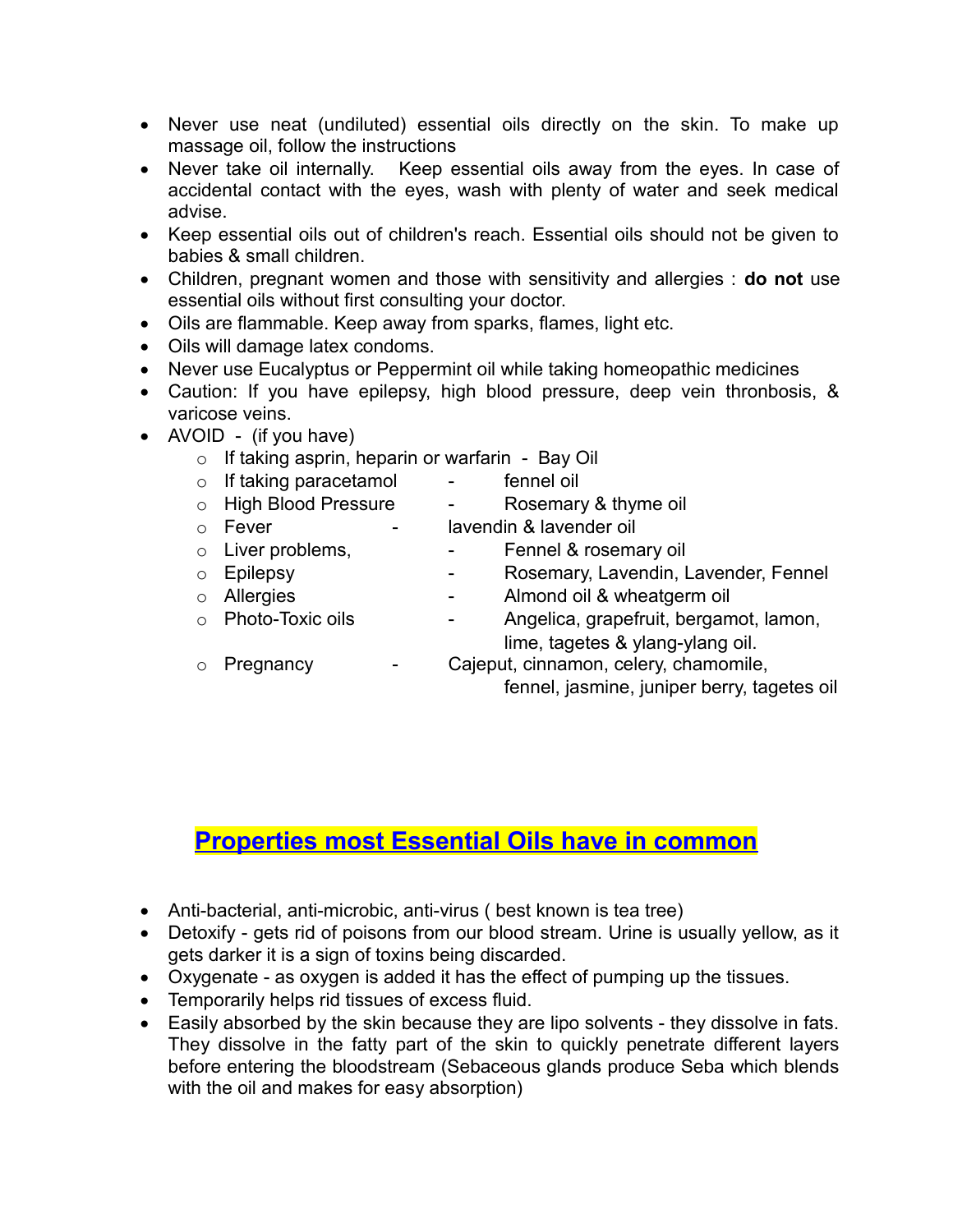- Has the power of healing rapidly.
- Helps balance the nervous system.
- Inflammable, and so can ignite.
- Odoriferant smelly.
- Penetrates through the skin.
- Promotes new cell growth and sheds dead skin cells.
- Improves circulation by regulating the action of capillaries.
- Regulates and balances body functions (Bergamot, Clary Sage, Lavender, Geranium).
- Rehydrates over 3-6 hours.
- Restores vitality to tissues.
- Soluble in pure alcohol (ethanol), vegetable oils and, to a small extent, water.
- Volatile when exposed to air they evaporate quickly.
- Watery and do not leave an oily mark on paper.

### **Suggested Methods of Use:**

The following lists of uses are suggestions only. Always consult a doctor if you suspect a serious illness. Do not use undiluted essential oils on the skin.

### **MASSAGE**

Always dilute oils before applying them to the skin. Use a carrier oil such as, Apricot Kernel Oil, Sweet Almond Oil, Jojoba Oil or any other pure, unblended vegetable oil. Do not use "baby oil", as this is a mineral oil, and unlike vegetable oils will not be absorbed by the skin. 1% dilution: 5-6 drops essential oil per ounce of carrier oil. 2% dilution: 10- 12 drops essential oil per ounce of carrier oil. 3% dilution: 15-18 drops essential oil per ounce of carrier oil.

### **BATHS**

Add up to a maximum of 15 drops of pure essential oil, to a bath full of warm (not hot) water. Float the oil on the surface and stir with your hand before relaxing in the bath for 10/15 minutes. For a hand or foot soak use 2 to 3 drops in a bowl of warm water.

### **INHALATION**

Add 3 - 5 drops of essential oil to a bowl of hot water, cover your head with a towel and inhale the fragrant steam.